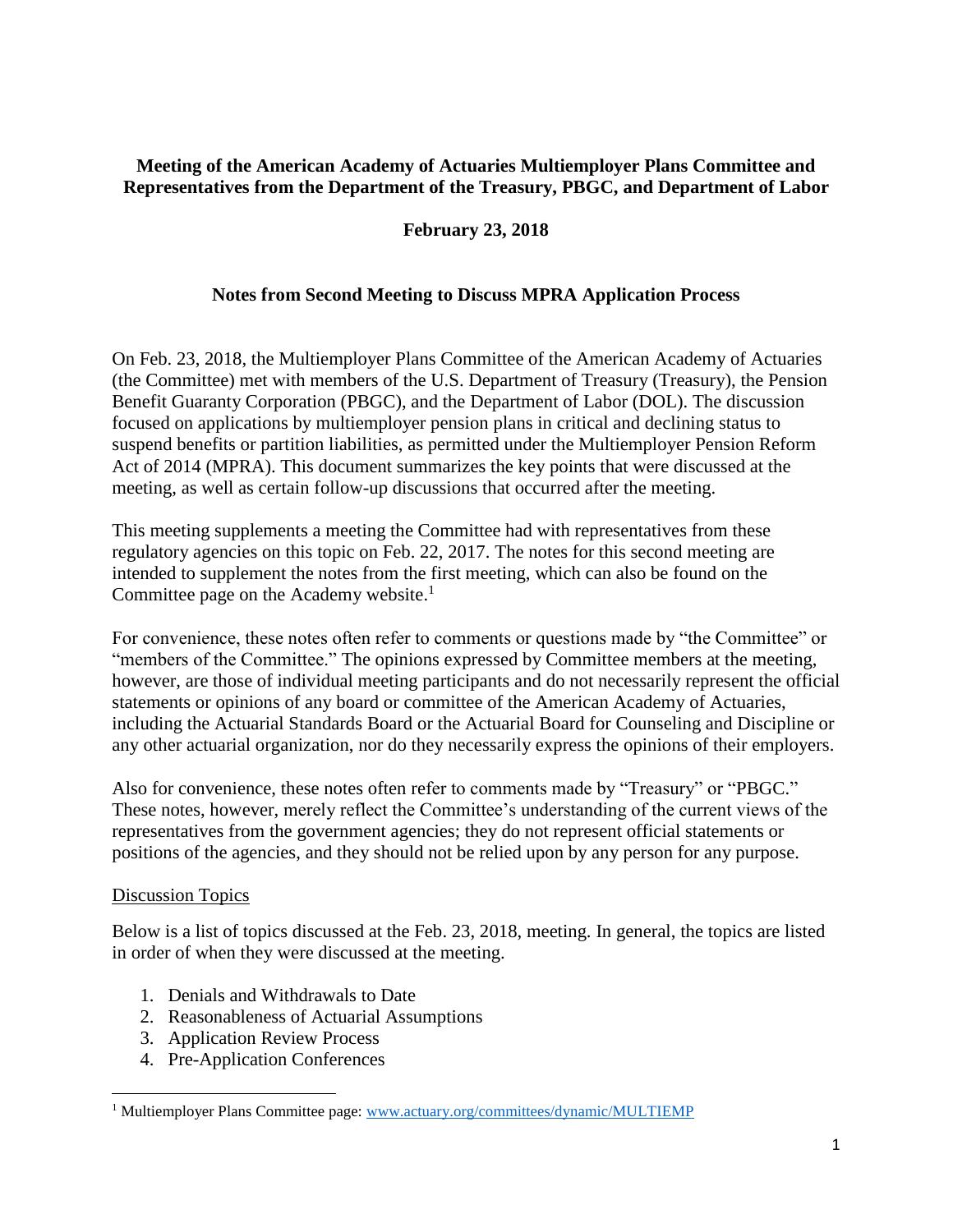- 5. Revenue Procedure 2017-43
- 6. Non-Standard Mortality Assumptions
- 7. Resubmission Considerations
- 8. Investment Return Assumptions
- 9. PBGC Discussion Topics

In addition, this document includes notes from follow-up discussions with Treasury that occurred after the meeting on two topics:

- 1. Investment Return Assumptions
- 2. Survivorship Bias in Assumed New Entrants

### Denials and Withdrawals to Date

As of the date of the meeting, five (5) applications to suspend benefits had been denied by Treasury, and another nine (9) had been withdrawn by the plan sponsor. Reasons for the denials and withdrawals include both actuarial assumptions Treasury deemed to be unreasonable or inappropriate, as well as non-actuarial factors. Treasury listed the factors as having contributed to denials and withdrawals to date, which are summarized in the table below. The factors denoted by an "x" applied in at least one application withdrawal.

| <b>Factors Contributing to Denials or Withdrawals of Applications to Suspend Benefits</b> |         |              |  |  |  |  |  |  |  |  |
|-------------------------------------------------------------------------------------------|---------|--------------|--|--|--|--|--|--|--|--|
| Factor                                                                                    | Denials | Withdrawals  |  |  |  |  |  |  |  |  |
| Investment return assumptions                                                             |         |              |  |  |  |  |  |  |  |  |
| - Assumption too optimistic                                                               |         | X            |  |  |  |  |  |  |  |  |
| - Assumption too pessimistic                                                              |         | X            |  |  |  |  |  |  |  |  |
| - Assumption did not adequately consider future possible changes                          |         | X            |  |  |  |  |  |  |  |  |
| in asset allocation                                                                       |         |              |  |  |  |  |  |  |  |  |
| Mortality assumptions                                                                     |         |              |  |  |  |  |  |  |  |  |
| - Outdated mortality table                                                                |         | $\mathbf{x}$ |  |  |  |  |  |  |  |  |
| Projected mortality improvement not reflected                                             |         |              |  |  |  |  |  |  |  |  |
| - Standard table adjusted without credible experience                                     |         | $\mathbf{x}$ |  |  |  |  |  |  |  |  |
| - Projected mortality improvement adjusted without justification                          |         | X            |  |  |  |  |  |  |  |  |
| Other assumptions not consistent with plan experience                                     |         |              |  |  |  |  |  |  |  |  |
| Distribution of ages for new entrants                                                     |         | X            |  |  |  |  |  |  |  |  |
| Take-up rate for joint and survivor annuities<br>$\qquad \qquad -$                        |         | $\mathbf{x}$ |  |  |  |  |  |  |  |  |
| Retirement age for terminated vested participants<br>$\overline{\phantom{m}}$             |         | X            |  |  |  |  |  |  |  |  |
| - Future covered employment levels (contribution base units)                              |         | $\mathbf{x}$ |  |  |  |  |  |  |  |  |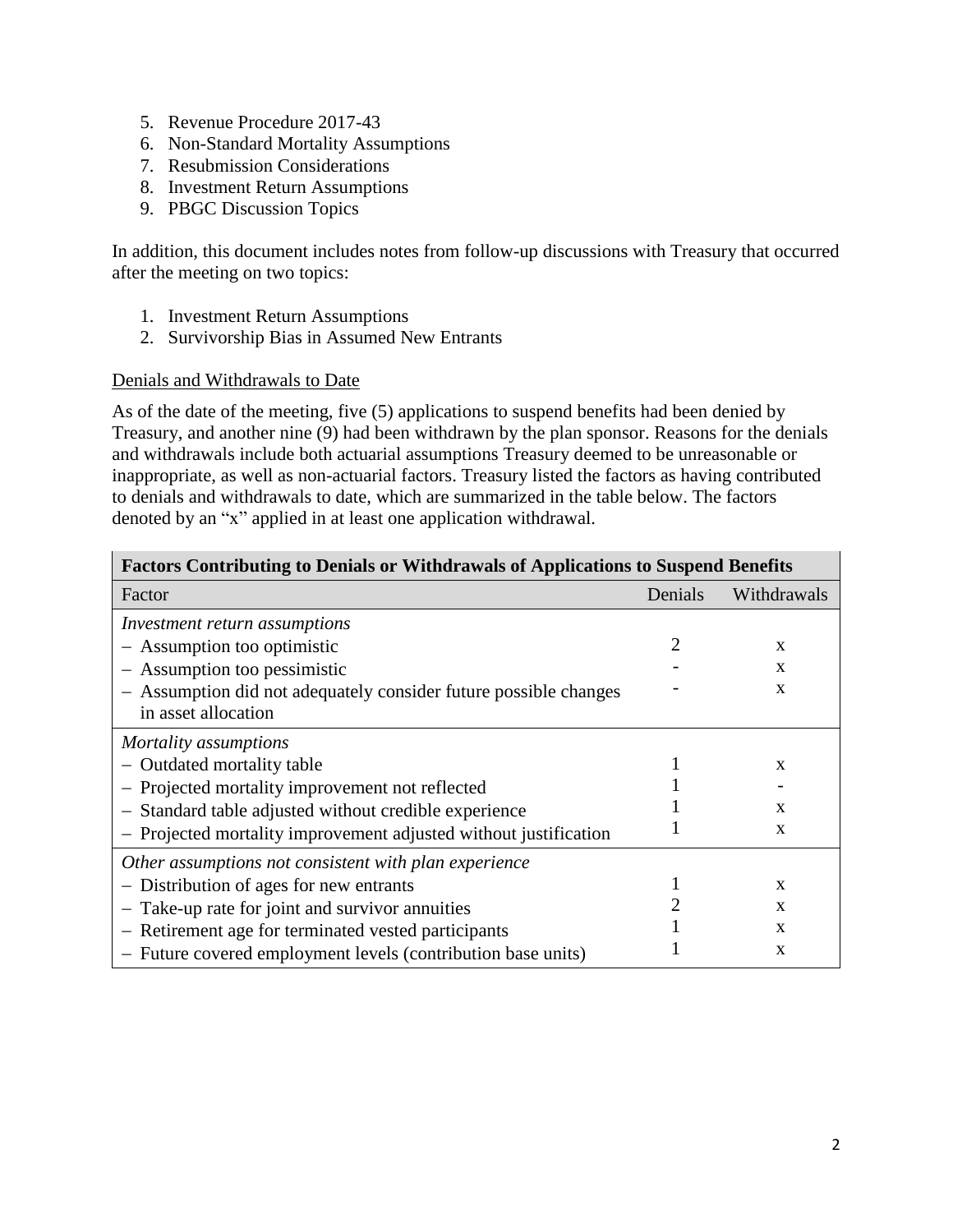| <b>Factors Contributing to Denials or Withdrawals of Applications to Suspend Benefits</b> |         |             |  |  |  |  |  |  |  |
|-------------------------------------------------------------------------------------------|---------|-------------|--|--|--|--|--|--|--|
| Factor                                                                                    | Denials | Withdrawals |  |  |  |  |  |  |  |
| Issues not related to actuarial assumptions                                               |         |             |  |  |  |  |  |  |  |
| - Prohibited benefit improvement                                                          |         | X           |  |  |  |  |  |  |  |
| - Proposed benefit suspensions not equitably distributed                                  |         |             |  |  |  |  |  |  |  |
| - Participant groups for proposed benefit suspensions not                                 |         |             |  |  |  |  |  |  |  |
| sufficiently identified                                                                   |         | x           |  |  |  |  |  |  |  |
| - Notices not understandable by average participants                                      |         |             |  |  |  |  |  |  |  |
| - Notices did not properly identify participant groups                                    |         | x           |  |  |  |  |  |  |  |
| - Failed to obtain required partition from PBGC                                           |         | X           |  |  |  |  |  |  |  |

Treasury emphasized it has not necessarily identified all possible factors that could contribute to a denial or a withdrawal of an application to suspend benefits. In other words, it is possible that a factor not initially identified when an application is denied or withdrawn may later contribute to a subsequent application being denied or withdrawn.

### Reasonableness of Actuarial Assumptions

As in the first meeting, Treasury stressed the importance of selecting actuarial assumptions that are reasonable for the purpose of the measurement, which is a projection of plan solvency. Assumptions that may be reasonable for an actuarial valuation for funding or accounting purposes may not necessarily be reasonable for a solvency projection, and an assumption that may be immaterial for a valuation may have a material impact on making the necessary demonstrations in an application to suspend benefits.

Treasury discussed how it determines the materiality of assumptions. If Treasury believes a different assumption would be more appropriate, it may request that the plan applying for a suspension of benefits provide an alternate projection based on the different assumption.

The Committee noted how the results can be highly leveraged to relatively small changes in assumptions. This leveraged relationship is due to the very long-term nature of the projections and the relatively narrow threshold set by the regulations for demonstrating that the proposed suspensions enable the plan to avoid insolvency but do not "materially exceed the level necessary to avoid insolvency." Treasury agreed with the observation.

#### Application Review Process

Responding to a question from the Committee, Treasury and PBGC explained that they attempt to identify the problematic issues and actuarial assumptions as part of their first review of an application. Treasury noted, however, that there is no guarantee that additional issues will not be uncovered after a second review.

PBGC, which provides technical support to Treasury, added that it sets out to do a very detailed review of the calculations and projections underlying each application. In this process, PBGC may identify issues and communicate them to the plan actuary. PBGC may also ask the plan actuary to make corrections and provide a revised demonstration to make sure the issues have been resolved.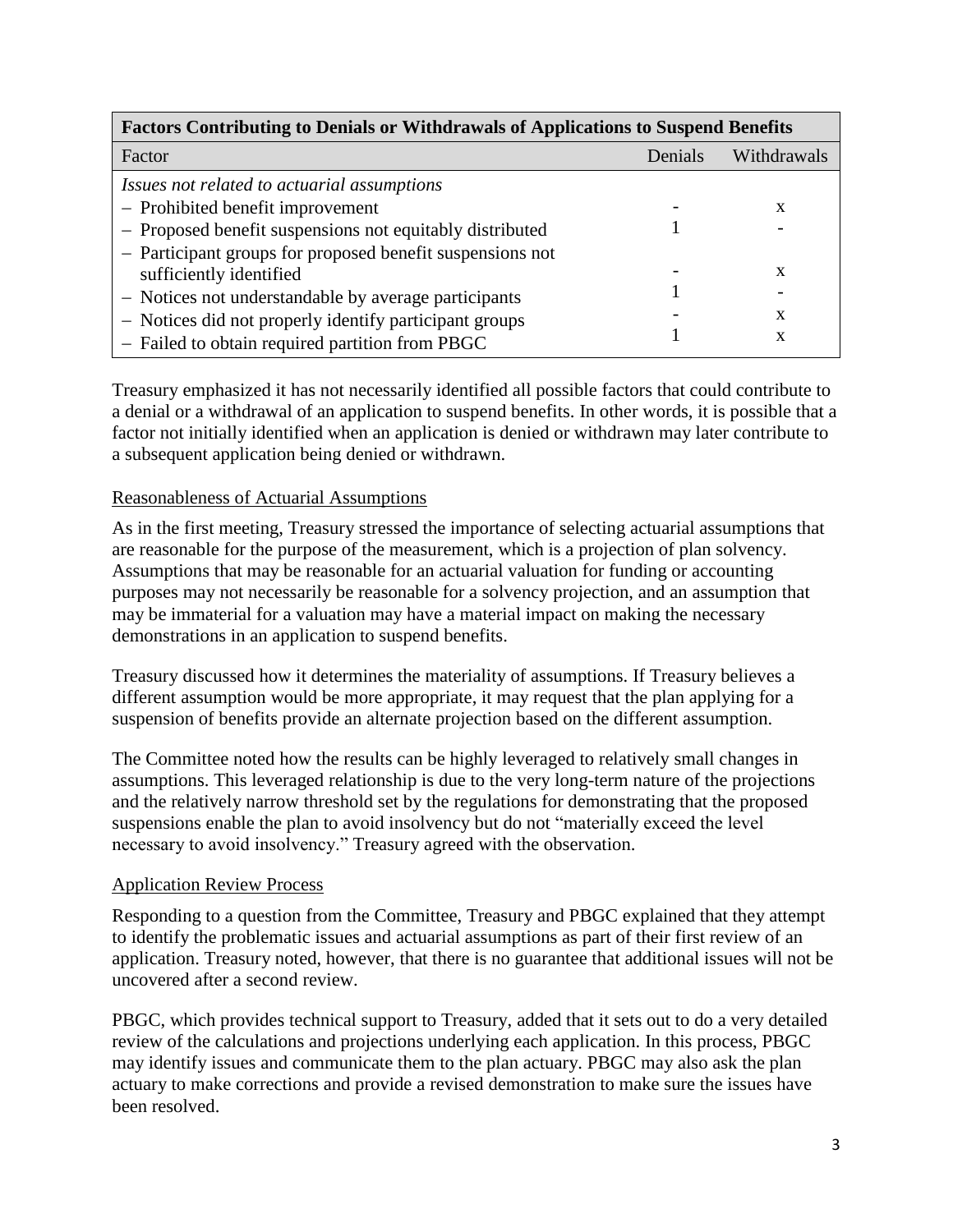If PBGC identifies a critical error in an application after only a high-level review, PBGC will discuss the error with Treasury. As a result of that discussion, a decision may occur that PBGC will not be able to continue with the review, which means that other problematic issues might not be identified. In such a situation, Treasury would notify the plan sponsor that the critical error was identified, as early as possible in the review process. Treasury and PBGC emphasized limited resources as the reason for this approach.

The Committee asked if there is a possibility for the plan sponsor to revise an application rather than withdrawing and resubmitting it, if Treasury or PBGC were to find a material defect. Treasury responded that, in general, it is not possible to revise an application to suspend benefits, due to the statutory requirements that the proposed suspension must be subject to public notice and comment and that notices must be provided to participants explaining the proposed suspension.

Treasury indicated there could be a possibility to allow an application to be supplemented without a withdrawal and resubmission in a situation in which the issues identified are immaterial. In that case, the revisions to the application would be posted for public review, and the application review would proceed. Treasury noted that, to date, it has not yet been presented with such a case.

The Committee noted that, as of the date of the meeting, only one (1) application has been approved on the first submission. The three (3) other applications that have been approved were after a withdrawal and new submission, and other applications have been withdrawn or denied without a subsequent application by the plan sponsor. The Committee noted that, anecdotally, current success ratio is a major deterrent to plan sponsors considering a suspension of benefits. Treasury noted the possibility that the success ratio will improve in the future, in part due to the open exchanges between the agencies and the Multiemployer Committee.

## Pre-Application Conferences

In November 2017, Treasury first indicated its willingness to engage with plan sponsors to discuss possible applications to suspend benefits before the application is formally submitted. The Feb. 23, 2018, meeting was the first opportunity the Committee had to discuss with Treasury how these pre-application conferences might be conducted. Treasury reported that as of that date, it had conducted nine (9) pre-application conferences, with two (2) additional conferences scheduled.

The following are key points provided by Treasury regarding pre-application conferences:

- Interested plan sponsors should request a pre-application conference by emailing [MPRAinfo@treasury.gov.](mailto:MPRAinfo@treasury.gov) In this email, the plan sponsor should provide the list of attendees who will be representing the plan and the issues to discuss.
- The pre-application conferences are intended to be informal in nature. Treasury may provide feedback on the selection of actuarial assumptions but will not approve any particular actuarial assumption or set of assumptions as reasonable.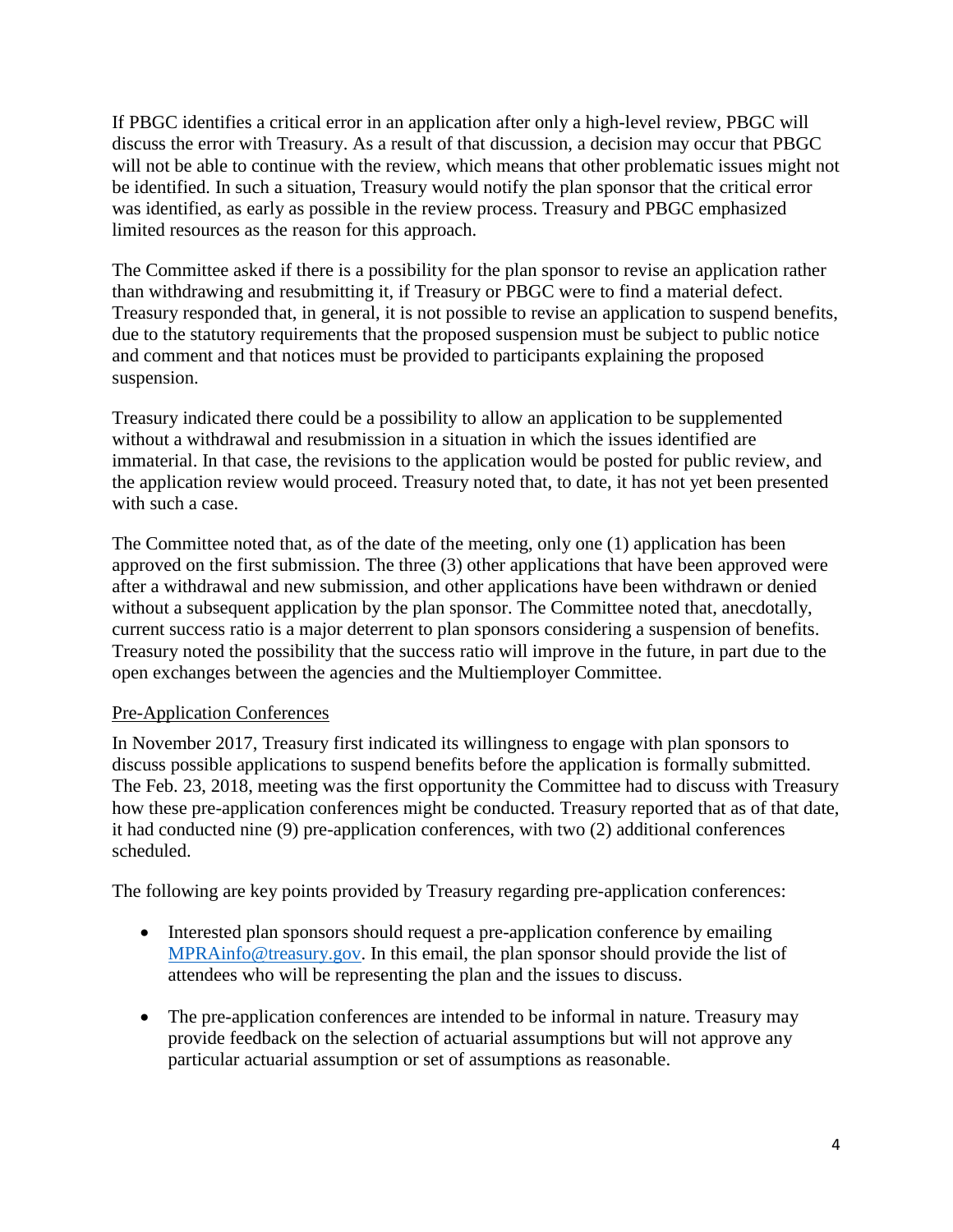- Treasury will not make a determination as to whether the proposed suspension is equitably distributed, as the determination may be affected by the public comments submitted on the application. Treasury will, however, provide guidance on how it will analyze an application for equitability and can help the plan identify the different categories or groups that may be affected if the plan sponsor designs its suspension to include a new uniform formula.
- Treasury will generally seek to include a PBGC representative on the call.
- Pre-application conferences are not intended to be a one-and-done process. Follow-up calls may be arranged.

Responding to a question by the Committee, Treasury emphasized that it cannot approve a particular actuarial assumption as reasonable during the pre-application conference, even if the plan sponsor demonstrates that the assumption is supported by recent experience. Actuarial assumptions used in an application must be individually reasonable as well as reasonable in the aggregate. Therefore, Treasury must review the entire application before making the determination that any individual assumption is reasonable.

Treasury also commented that demonstrating that proposed suspensions are equitably distributed is generally easier for an approach that applies the same percentage reduction to all affected participants, subject to statutory limitations. A more detailed analysis is needed from the plan when the design is more complicated; for example, if benefits are redetermined based on a new, uniform formula for all participants, when different formulas may have previously applied to different participant groups. In these cases, Treasury will provide guidance during preapplication conferences on how to identify the different categories or groups of participants that are affected under a structure that implements a uniform post-suspension formula.

Treasury also summarized some noteworthy points from pre-application conferences conducted to date:

- As indicated above, Treasury will not approve actuarial assumptions as reasonable during a pre-application conference.
- Treasury will not formally comment about whether a proposed suspension of benefits is equitably distributed.
- Treasury views the "clearly erroneous" standard under MPRA as applying only to whether the plan sponsor has exhausted "all reasonable measures" prior to submitting an application to suspend benefits.
- PBGC intends to provide guidance on how to calculate PBGC guaranteed benefits. (Subsequent to the Feb. 23, 2018, meeting, PBGC set up a general email address through which practitioners can contact PBGC for guidance on calculating guaranteed benefits: [MPRA.Questions@PBGC.gov.](mailto:MPRA.Questions@PBGC.gov))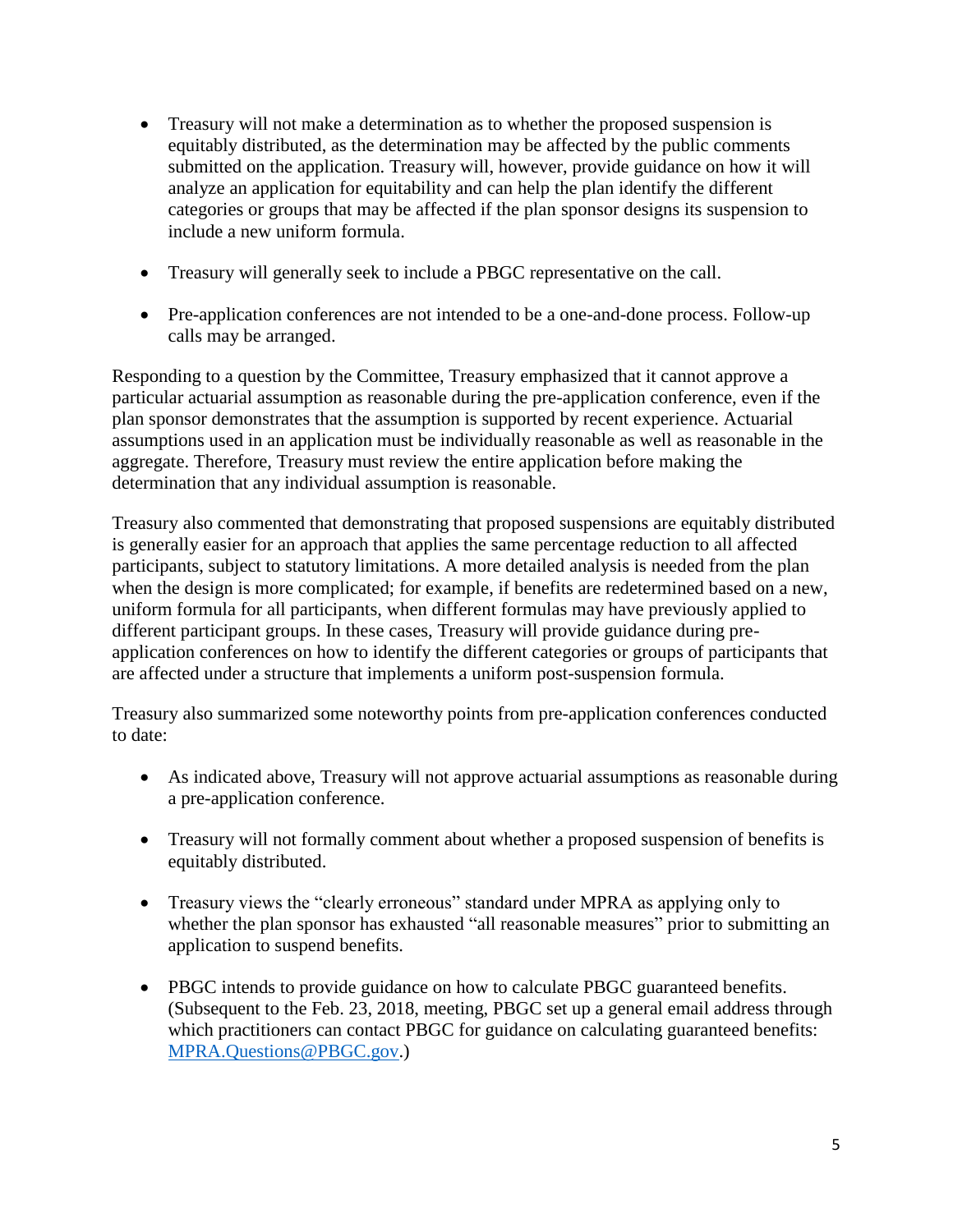- Treasury stated that MPRA does not mandate any length of time during which a plan must operate under an adopted rehabilitation plan or been in critical and declining status before submitting an application. A plan that is newly certified to be in critical and declining status may apply for a suspension of benefits as soon as practical.
- Treasury recommends that, if possible, plan sponsors submit applications to suspend benefits that are free from ancillary or contingent issues. For example, the review process for an application to suspend benefits would be complicated by a concurrent application to PBGC for an alternative withdrawal liability method or a request for a private letter ruling from Treasury.
- An important step in preparing an application to suspend benefits is to calculate PBGC guaranteed benefit levels for each individual participant. The calculation of PBGCguaranteed benefits is based on a participant's credited service under the plan. Therefore, before applying for a suspension of benefits, the plan sponsor must gather the required credited service data for all participants, which may be challenging for participants and beneficiaries already in payment status.

## Revenue Procedure 2017-43

Treasury discussed the final revenue procedure related to applications to suspend benefits, Rev. Proc. 2017-43, which was released in July 2017 and must be followed for applications submitted on or after Sept. 1, 2017. Treasury noted that the most important addition to these procedures versus those set forth in Rev. Proc. 2016-27 is Appendix B: "Information on Actuarial Assumptions and Methods." Treasury views the information required in Appendix B as necessary to enable Treasury to review the actuarial assumptions and methods included in an application to suspend benefits for reasonableness, in compliance with the actuarial standards of practice (ASOPs), promulgated by the Actuarial Standards Board of the American Academy of Actuaries.

Treasury encourages plan actuaries assisting in the preparation of an application to suspend benefits to closely follow the procedures set forth in Appendix B. In addition, Treasury highlighted certain actuarial items that are often under-reported or omitted from applications.

- *Projections of withdrawal liability payments*. These projections should consider the assumed rate of future withdrawals by participating employers and should include an appropriate adjustment for non-payment of current and future assessments.
- *Projection methodology or approximations*. The plan actuary should describe any approximations or data groupings used in projecting future benefit payments (for example, to improve processing time). Treasury and PBGC strongly discourage actuaries from making adjustments to output from the valuation software, but if such adjustments are necessary, they should be clearly documented and explained.
- *Possibility of changing asset allocations*. The plan actuary should consider the possibility for future liquidity issues to necessitate a future change in asset allocation. An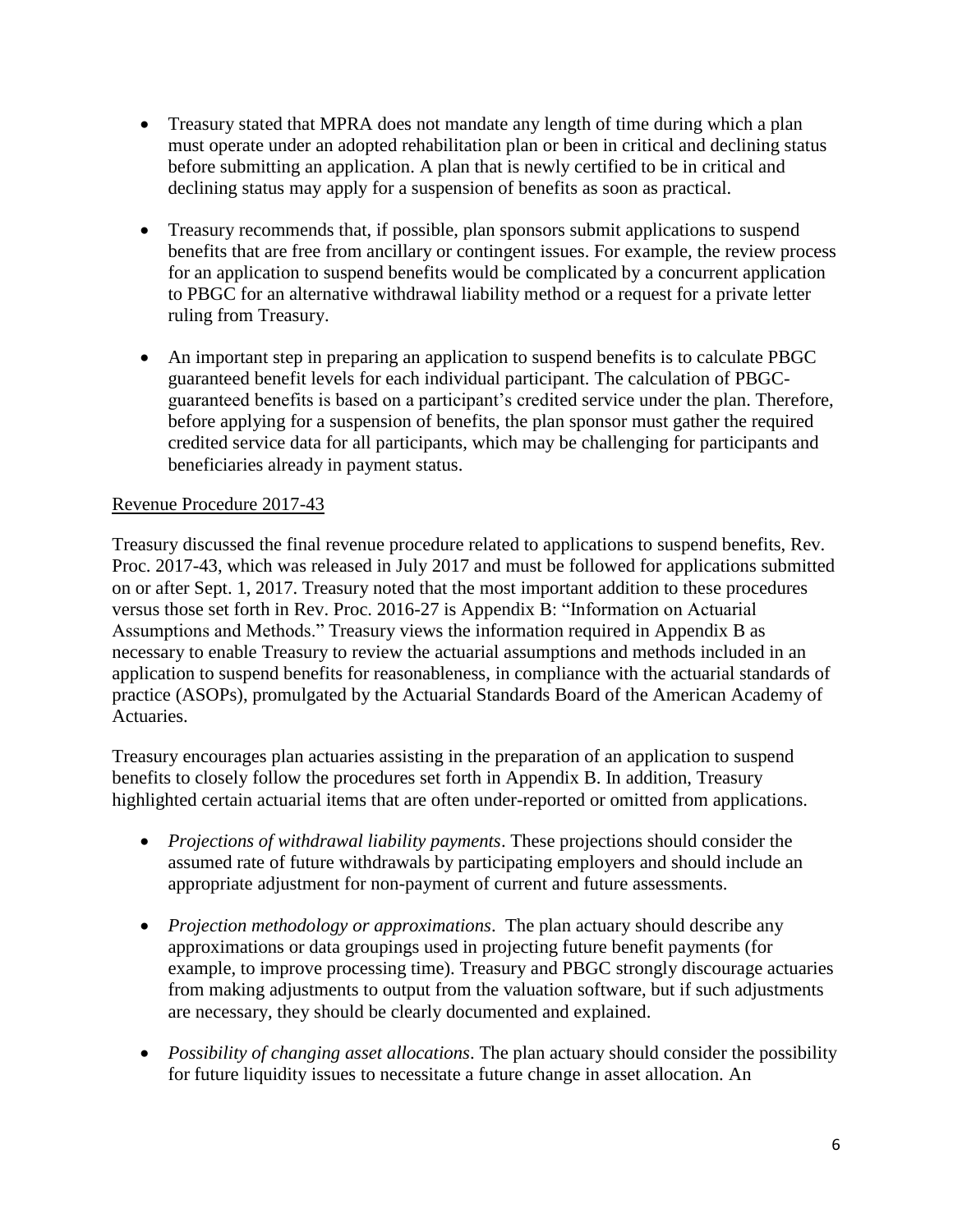explanation of rationale and approach would be required. This issue is especially important for plans with relatively large allocations to illiquid investments.

- *Contribution base units and employer withdrawals*. The plan actuary should explain the rationale for any assumptions related to the projection of future contribution base units including the effect of future employer withdrawals, drawing from historical plan experience as appropriate. Treasury noted that the projection of contribution base units for this purpose is not necessarily the same as the projection for purposes of the annual status certification.
- *Withdrawal liability payments*. In justifying a projection of future withdrawal liability payments, the plan actuary should describe recent (e.g., over the past five years) withdrawal liability assessments, including paid in full, currently being paid, and uncollectible.
	- o Treasury noted there are many factors a plan actuary should consider when projecting future withdrawal liability payments, including the creditworthiness of potential future withdrawing employers and the number of employers comprising the remaining contribution base.
	- o In some cases, additional information may be needed with respect to significant employers remaining in the plan. As an example, if a privately held employer represents a significant (perhaps even majority) portion of the contribution base, the plan should anticipate questions about the employer's financial status. Treasury and PBGC would be willing to sign nondisclosure agreements to obtain relevant information in these cases.

Treasury further emphasized that the selected actuarial assumptions must be *supportable*. Treasury offered anecdotes of situations when selected assumptions seemed problematic upon initial review and the actuary could not provide justification. On the other hand, an application stands a better chance of being approved if it includes thorough documentation of assumptions that may seem questionable at first glance.

# Non-Standard Mortality Assumptions

Treasury indicated its expectation that most multiemployer plans applying for a suspension of benefits will use the standard "RP-2014" Mortality Tables with projected improvements under the current "Scale MP." Application of the scale beginning in 2006 is acceptable. Blue collar and disabled life adjustments to the RP-2014 tables may be appropriate, depending on the plan's participant population.

If a plan actuary wishes to make adjustments to the standard mortality tables based on actual plan experience, that experience must be credible. Treasury encourages plan actuaries to consider the recent guidance provided to single-employer plans on using substitute mortality tables, Rev. Proc 2017-55 and Treasury Regulation 1.430(h)(3)-2, when making adjustments to the published mortality tables.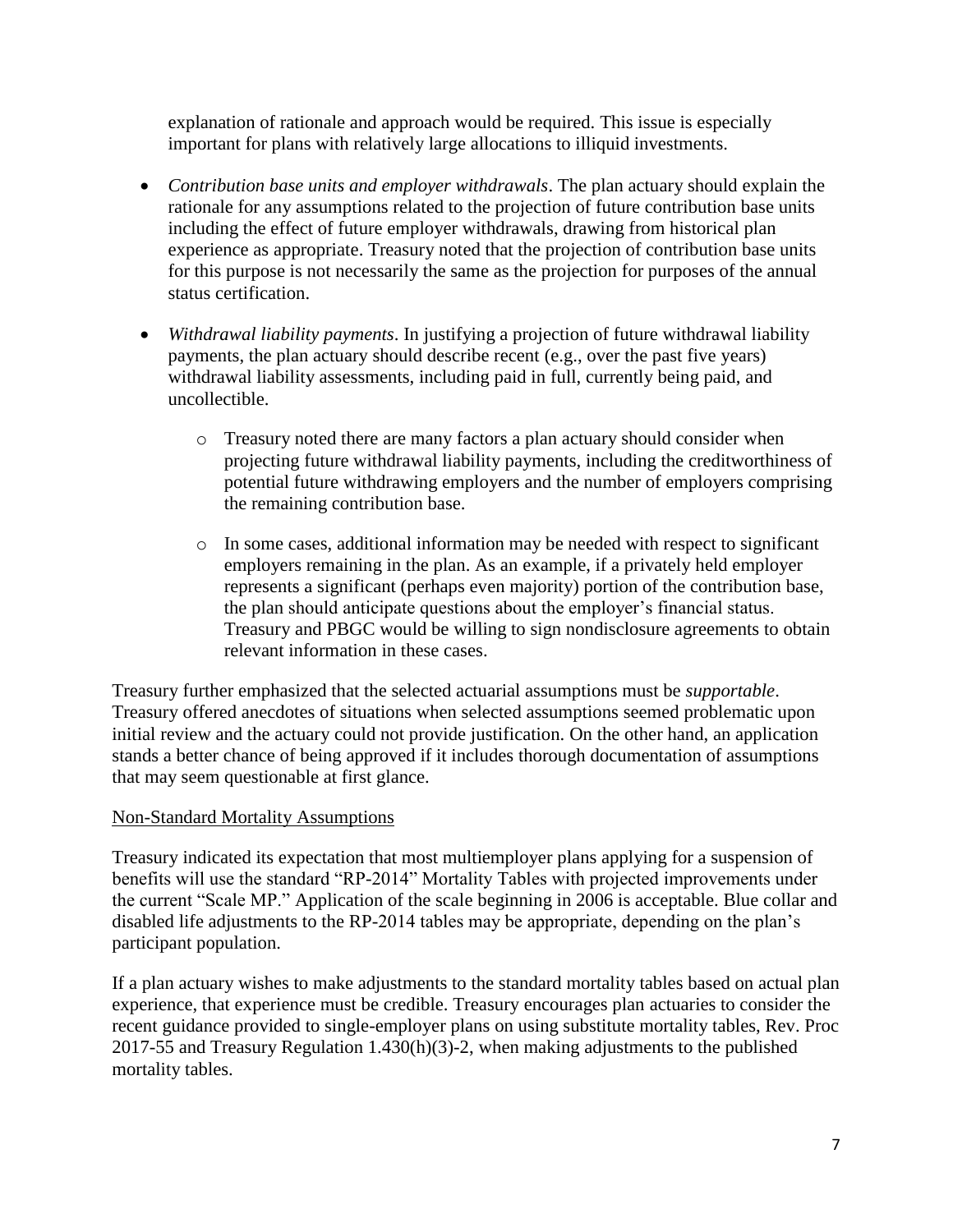The Committee expressed concern that the published RP-2014 Mortality Tables, even with blue collar adjustment, were developed with virtually no multiemployer plan experience.

## Resubmission and Reapplication Considerations

Treasury discussed the extent to which the underlying data and calculations must be updated when an application is withdrawn and resubmitted. Specifically, when an application is withdrawn and the plan sponsor is considering resubmission, Treasury will request information from the plan regarding changes since the original submission. Changes of interest include asset value, participant census data, significant employers that have withdrawn or joined the plan, any changes in projected withdrawal liability payments, and any material events that occurred since the original application (such as a merger, plan design changes, etc.) Materiality in this case is defined as 5 percent of plan assets or liabilities.

Based on the information provided, Treasury will determine to what extent the underlying data and calculations from the original application must be updated in the resubmitted application.

## Investment Return Assumptions

Treasury described the methodology it currently follows for evaluating the reasonableness of investment return assumptions using the results from the latest Survey of Capital Market Assumptions published by Horizon Actuarial Services LLC (the "Survey"). This analysis is based on the distribution of expected returns by Survey respondent, which in the 2017 edition of the Survey are shown in Exhibits 17 and 18.

# Specifically:

- Treasury considers six (6) benchmark expected returns based on the plan's asset allocation. The first three benchmark returns construct a range of shorter-term investment returns, over a horizon of up to 10 years. The second three benchmark returns construct a range of longer-term investment returns, for a horizon of more than 10 years.
- $\bullet$  The lower end of each range is based on the 25<sup>th</sup> percentile expected returns by Survey respondent for each asset class in the Survey, and the upper end of each range is based on the 75<sup>th</sup> percentile expected returns by Survey respondent. The midpoint of each range is based on the average assumptions from the Survey for each asset class. All expected returns are geometric. Treasury acknowledged that the  $25<sup>th</sup>$  or  $75<sup>th</sup>$  percentile returns for each asset class are not necessarily attributable to the same investment firm, and that this methodology effectively excludes expected returns for half of the Survey respondents.
- Treasury then determines the dollar-weighted average returns based on the plan actuary's selected investment return assumptions and compares them to the ranges constructed from the Survey assumptions for the plan's asset allocation.

*It is important to note that the 25th - and 75th -percentile returns described refer to varying expectations across the different Survey respondents, not the volatility of investment returns.*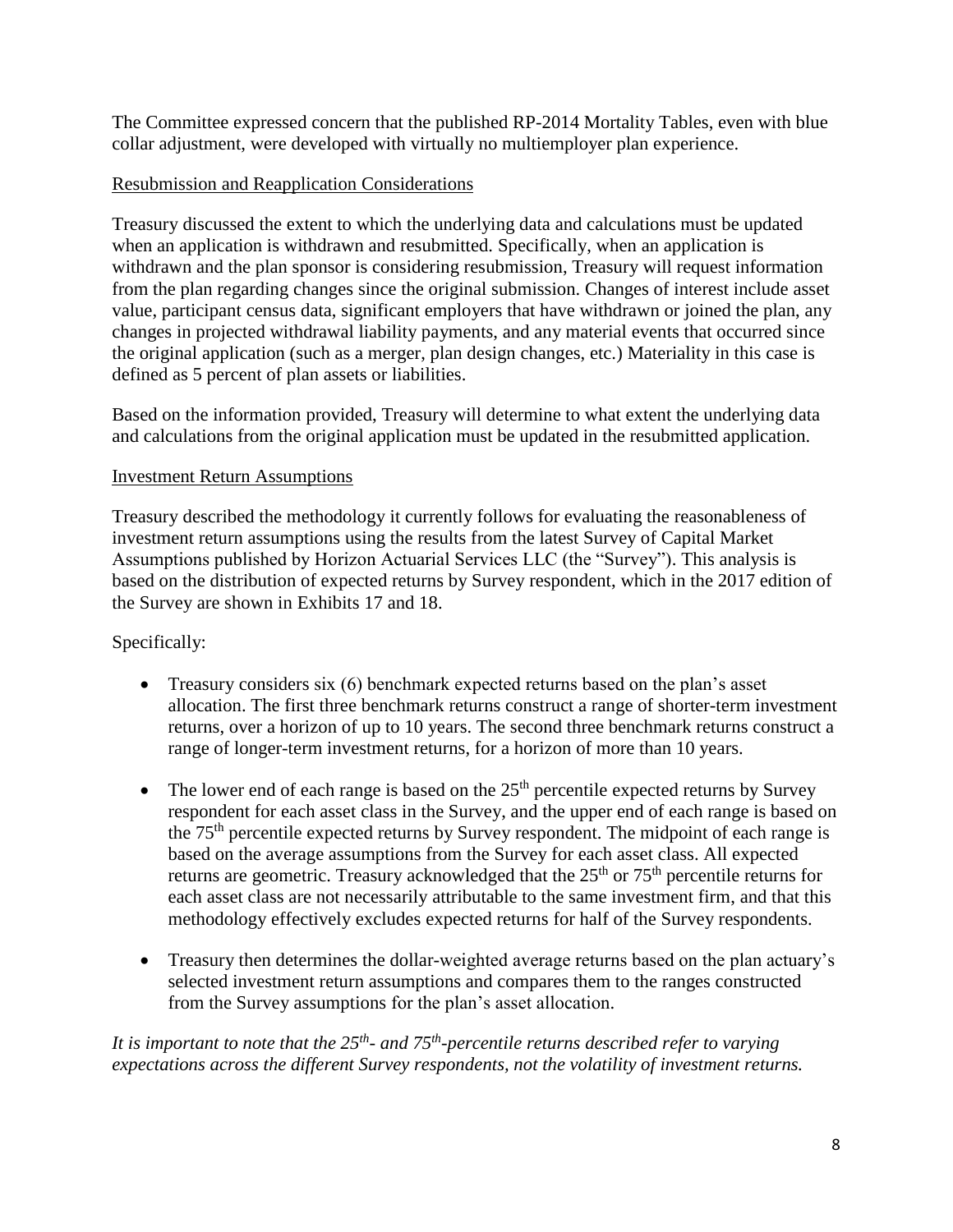Treasury indicated that while it does not employ a bright-line test in reviewing a plan's investment return assumption for reasonableness, it will likely place additional scrutiny on an assumption if it is near or outside of the endpoints of the constructed ranges using the  $25<sup>th</sup>$ - and 75<sup>th</sup>-percentile expected returns by Survey respondent.

Treasury also noted that these ranges are merely a starting point for its review of the plan actuary's selected investment return assumptions. As it continues its review, Treasury may focus more narrowly on expected returns based on the Survey average assumptions, or perhaps the median respondent assumptions from Exhibits 17 and 18. Treasury also encourages plan actuaries to pay particular attention to the dollar-weighted expected returns, especially in the first 10 years of the projection.

Several Committee members expressed concern over the methodology. In particular, it was noted how reputable investment firms may develop significantly different return expectations. Just because one return expectation is higher or lower than the next does not make any one set of assumptions reasonable or unreasonable.

Other Committee members raised concerns over timing: Even long-term return expectations can be sensitive to timing—for example, the current market data on which the assumptions are developed. Furthermore, the assumptions from the Survey may be out of date, given the manner in which the Survey collects data.

Finally, while some Committee members were encouraged by the use of ranges—as opposed to specific return expectations with no flexibility—others expressed concern over the narrowness of the ranges constructed in the methodology. Particularly, a range based on  $25<sup>th</sup>$ -percentile and 75<sup>th</sup>-percentile expected returns excludes 50 percent of the respondents in the Survey.

Responding to a question from the Committee, Treasury confirmed that it considers the shortterm return expectations from the Survey to apply for the first 10 years of a projection (the select period) and the long-term return expectations to apply beginning in year 11 (the ultimate period). In other words, the methodology does not "back into" ultimate period returns to adjust for the fact that the select period returns are lower. Some Committee members expressed concern that this simplified approach is overly conservative and may understate longer-term return expectations. Treasury noted, however, that it generally allows for more flexibility in the longerterm return expectations.

The Committee said it would follow up with Treasury by providing sample calculations to verify the methodology it currently uses to evaluate investment return assumptions.

### PBGC Discussion Topics

At the end of the meeting, PBGC led a discussion on various topics of interest, based on its review of applications to suspend benefits submitted to date.

 *Avoiding approximations*. PBGC encourages plan actuaries to avoid using shortcuts when modeling proposed suspensions of benefits. While interpolations, averages, or approximations may be used when designing the suspension with the plan sponsor, the final actuarial projections included in the application submitted to Treasury for approval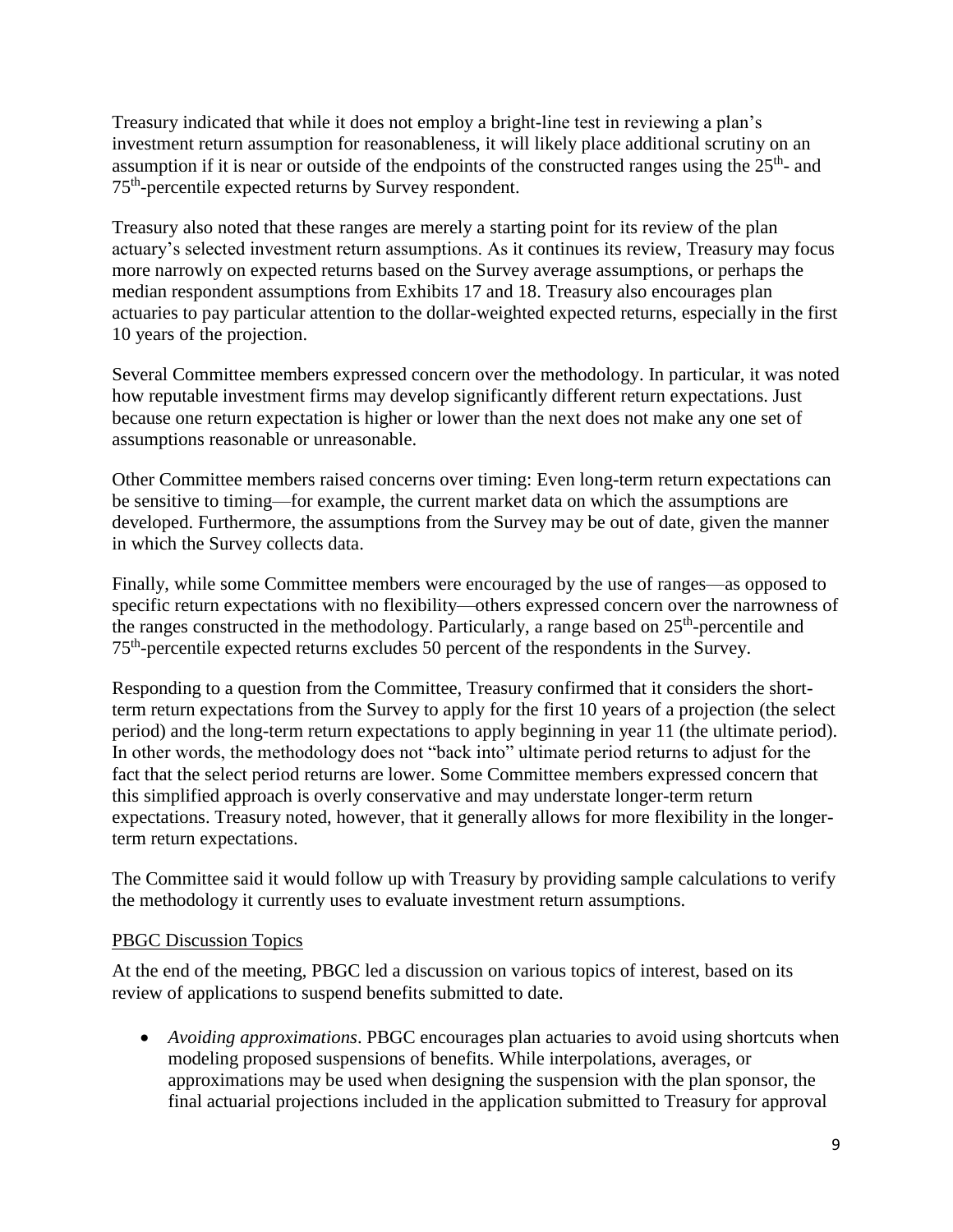should reflect the actual proposed suspension. Any adjustments to the valuation software output should be documented and supportable—a rerun is preferable.

- *Programming benefits*. PBGC encourages plan actuaries to construct test-life examples of how participant benefits would be affected by the proposed suspension *at each possible decrement age*, not just at the normal retirement age. Dual formulas present special challenges. PBGC also encourages plan actuaries to pay special attention to post-normal retirement benefits. For example, additional benefit accruals after normal retirement increase the participant's PBGC guaranteed benefit, but actuarial "late retirement" increases on the already-accrued benefit do not. PBGC noted that it is working on providing guidance on these technical issues.
- *Facilitated mergers*. PBGC noted that finalizing regulations on mergers and transfers is a high priority. So far, PBGC has engaged in informal conversations with plan sponsors interested in facilitated mergers, but there have not yet been any formal applications. PBGC noted the ongoing issues with interpreting the "non-impairment" requirement, which constrains the financial assistance PBGC may provide to a partition or to facilitate a merger to the extent it would impair its existing financial obligations. (The nonimpairment requirement is discussed in more detail below.)
- *Mergers coordinated with benefit suspensions.* The Committee inquired whether there had been any change or clarification in the agencies' position on what happens when a smaller plan in critical and declining status uses a suspension of benefits to make itself a more attractive merger partner to a larger, healthy plan. Treasury confirmed that its view remains the same: The current statute requires the suspended benefits under any plan to be reinstated if they are not necessary for the plan to remain solvent, regardless of any prior merger. In Treasury's opinion, the statute would need to be changed for the suspensions to remain in effect in such a situation.
- *Two-pool withdrawal liability methods.* PBGC reported that it is regularly evaluating requests for alternative withdrawal liability methods involving two pools. PBGC will perform an in-depth review when a plan sponsor has requested approval of a method that allows an existing employer to settle its withdrawal liability in the old pool and transition to the new pool (often referred to as "jumping"). An application for a method that permits jumping will undergo far greater scrutiny than one that prohibits jumping. PBGC may request detailed cash flow projections under different scenarios when reviewing an application for a method that permits jumping.
- *Solvency requirements for mergers and transfers.* PBGC commented on its interpretation of the solvency requirements that apply to mergers and transfers involving multiemployer pension plans. The general rule is that a proposed transaction may be approved if it can be demonstrated that the plan or plans are "reasonably expected to remain solvent" after the transaction. Alternatively, a proposed transaction involving a plan in critical and declining status may be approved if it can be demonstrated that the transaction would materially extend the time until insolvency occurs for the plan(s) in critical and declining status and would not be adverse to any of the stakeholders. The Committee complimented the PBGC's practicality and prudence in reaching this interpretation.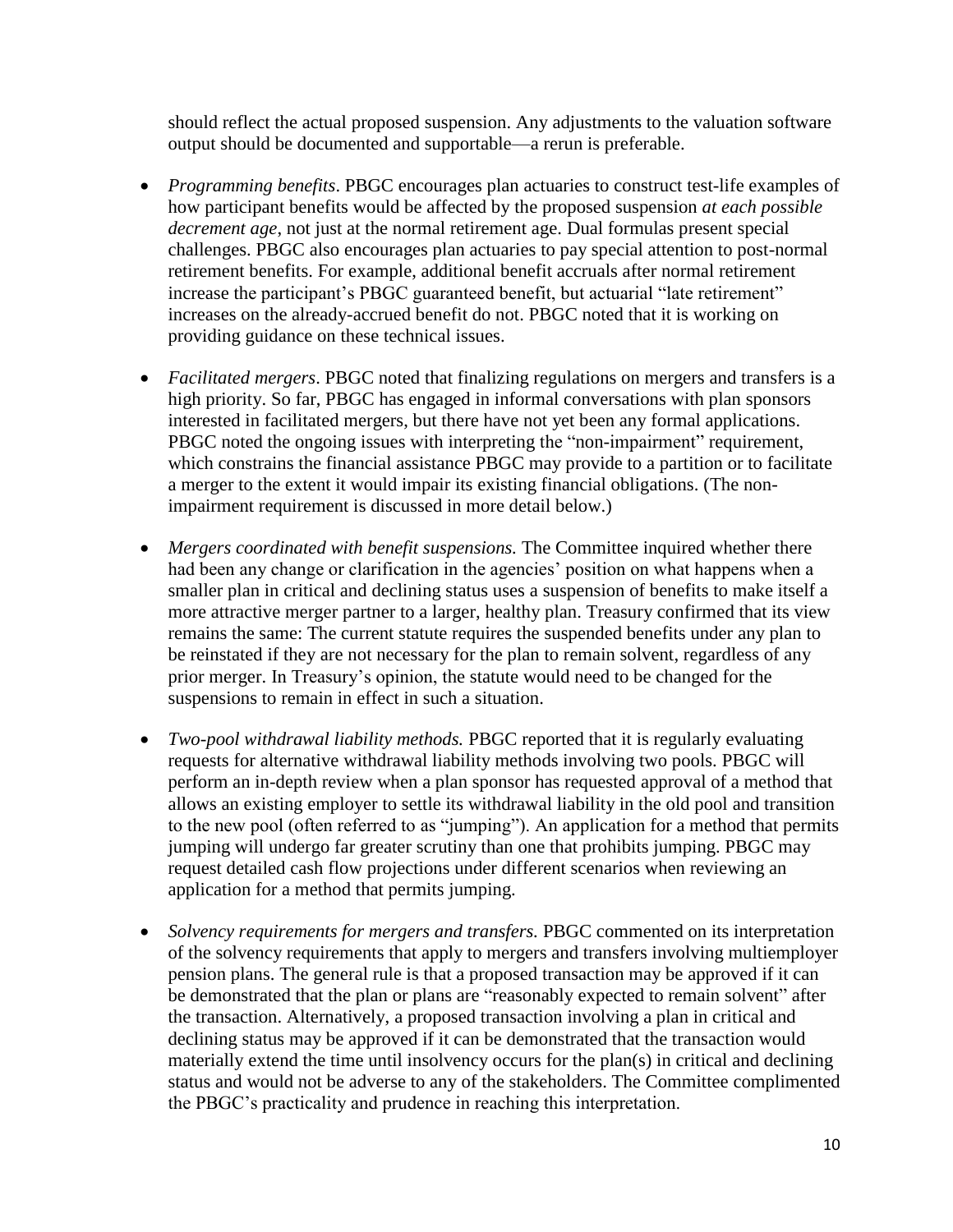- *Identifying participants to be partitioned*. PBGC clarified that a plan sponsor applying for a partition is not required to identify the specific participants to be included in the partition (i.e., in the successor plan) prior to submitting the application. Rather, if the plan sponsor has determined that benefits must be suspended to the maximum extent permitted under law, PBGC can work with the plan sponsor to determine the exact portion of benefit liability to be partitioned as part of the application review process. The plan sponsor must identify the specific participants in the successor plan, however, prior to the approval of any partition application; the specific participants can be identified during the review of the application.
- *"Non-impairment" requirement.* PBGC views financial assistance provided to a partition or to facilitate a merger as not violating the non-impairment requirement if it does not materially advance the projected insolvency date for PBGC's multiemployer program. This concept is discussed on the PBGC website. In most cases, "materially advance" means not more than a few days. Whether a proposed transaction involving financial assistance from PBGC can satisfy the non-impairment requirement is highly sensitive to the facts and circumstances of the case. For example, PBGC may consider granting financial assistance to a transaction that would provide a substantial overall benefit to affected participants and PBGC's long-term liabilities in the multiemployer program, even if it resulted in a non *de minimis* advancement of the program's projected insolvency date. Satisfaction of the requirement is generally a determination the plan will not be able to make on its own.

\* \* \*

### **Follow-Up Discussions**

#### Investment Return Assumptions

As a follow-up to the Feb. 23, 2018, meeting, the Committee attempted to replicate the methodology described by Treasury and PBGC to evaluate investment return assumptions used in applications to suspend benefits under MPRA. Currently, the methodology relies upon the assumptions from the 2017 edition of the Survey of Capital Market Assumptions by Horizon Actuarial Services LLC (the "Survey"). For illustration, the Committee performed its calculations based on the hypothetical asset allocation shown in the Survey. *See the attachment to these notes for details.* 

The following table summarizes the results of the Committee's analysis for this hypothetical asset allocation. Under the methodology used by Treasury, a plan with this asset allocation would have a median geometric expected return of 6.2 percent for the first 10 years based on the Survey average assumptions. Based on the  $25<sup>th</sup>$ - and  $75<sup>th</sup>$ -percentile expected returns by Survey respondent, the range of expected returns for the first 10 years would be 5.6 to 6.8 percent.

The same plan would have a median geometric expected return of 7.3 percent after the first 10 years, based on the Survey average assumptions. Based on the 25<sup>th</sup>- and 75<sup>th</sup>-percentile expected returns by Survey respondent, the range of expected returns after the first 10 years would be 6.5 to 8.0 percent.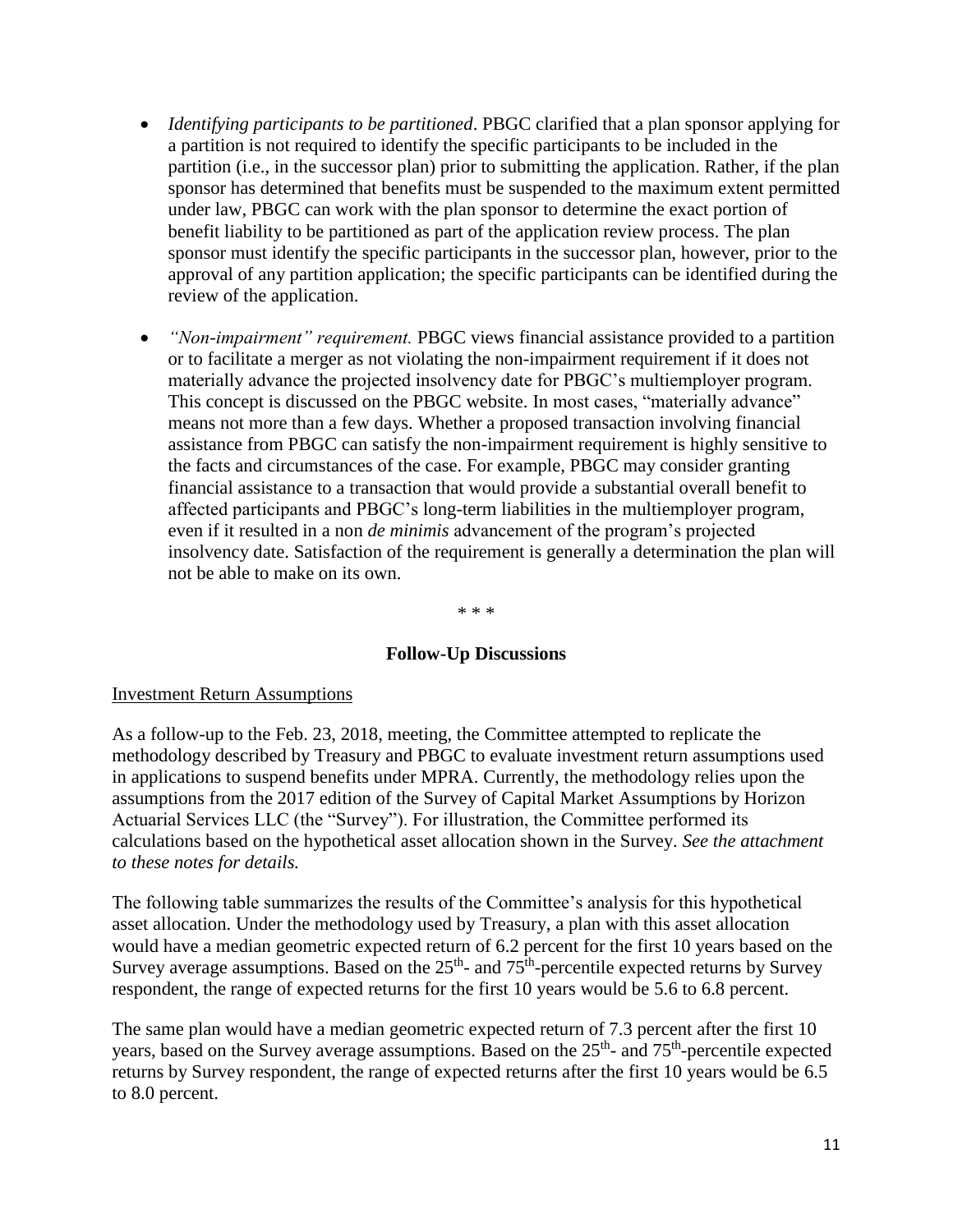| <b>Geometric Expected Returns: Hypothetical Asset Allocation</b> |                |                      |  |  |  |  |  |  |
|------------------------------------------------------------------|----------------|----------------------|--|--|--|--|--|--|
|                                                                  | Short-Term:    | Long-Term:           |  |  |  |  |  |  |
| Time Horizon                                                     | Up to 10 Years | After First 10 Years |  |  |  |  |  |  |
| Upper End of Range: 75 <sup>th</sup> Percentile                  | 6.8%           | 8.0%                 |  |  |  |  |  |  |
| Midpoint: Survey Average                                         | 6.2%           | 7.3%                 |  |  |  |  |  |  |
| Lower End of Range: 25 <sup>th</sup> Percentile                  | 5.6%           | 6.5%                 |  |  |  |  |  |  |

For simplicity, the expected returns described above are rounded to the nearest 0.1 percent.

In an email exchange, Treasury reviewed and confirmed the expected returns shown in the table above. More detail on these calculations can be found as an attachment to these notes.

A common interpretation is that longer-term expected returns apply for the entire time horizon, starting with the first year. Therefore, if a select and ultimate return assumption is constructed, the ultimate returns would be adjusted upward to account for the lower expected returns for the select period. For example, focusing on the average returns in the table above, and assuming a projection period of 30 years, we would expect:

- Total period, years  $1-30$  = annualized returns of 7.3%
- Select period, years  $1-10$  = annualized returns of 6.2%
- Ultimate period, years  $11-30$  = annualized returns of 7.85%, where

 $7.85\% = [(1.073)^{30} \times (1.062)^{-10}]^{(1/20)} - 1$ 

As described earlier, the methodology used by Treasury does not adjust the ultimate period expected returns as shown above. Instead, the ultimate period returns are simply assumed to be equal to the long-term returns. Therefore, under the Treasury methodology, the overall expected returns are lower than under the interpretation shown above. Consider the following example, which similarly focuses on the average returns and uses a projection period of 30 years.

• Total period, years  $1-30$  = annualized returns of 6.93%, where

 $6.93\% = [(1.062)^{10} \times (1.073)^{20}]^{(1/30)} - 1$ 

- Select period, years  $1-10$  = annualized returns of 6.2%
- Ultimate period, years  $11-30$  = annualized returns of 7.3%

In subsequent conversations between certain members of the Committee and Treasury, Treasury emphasized that the ranges constructed in its methodology are not fixed. Therefore, if a plan actuary has selected an investment return assumption that falls slightly outside of the range, Treasury would not necessarily determine the assumption to be unreasonable if the plan actuary could provide strong evidence and rationale supporting the assumption.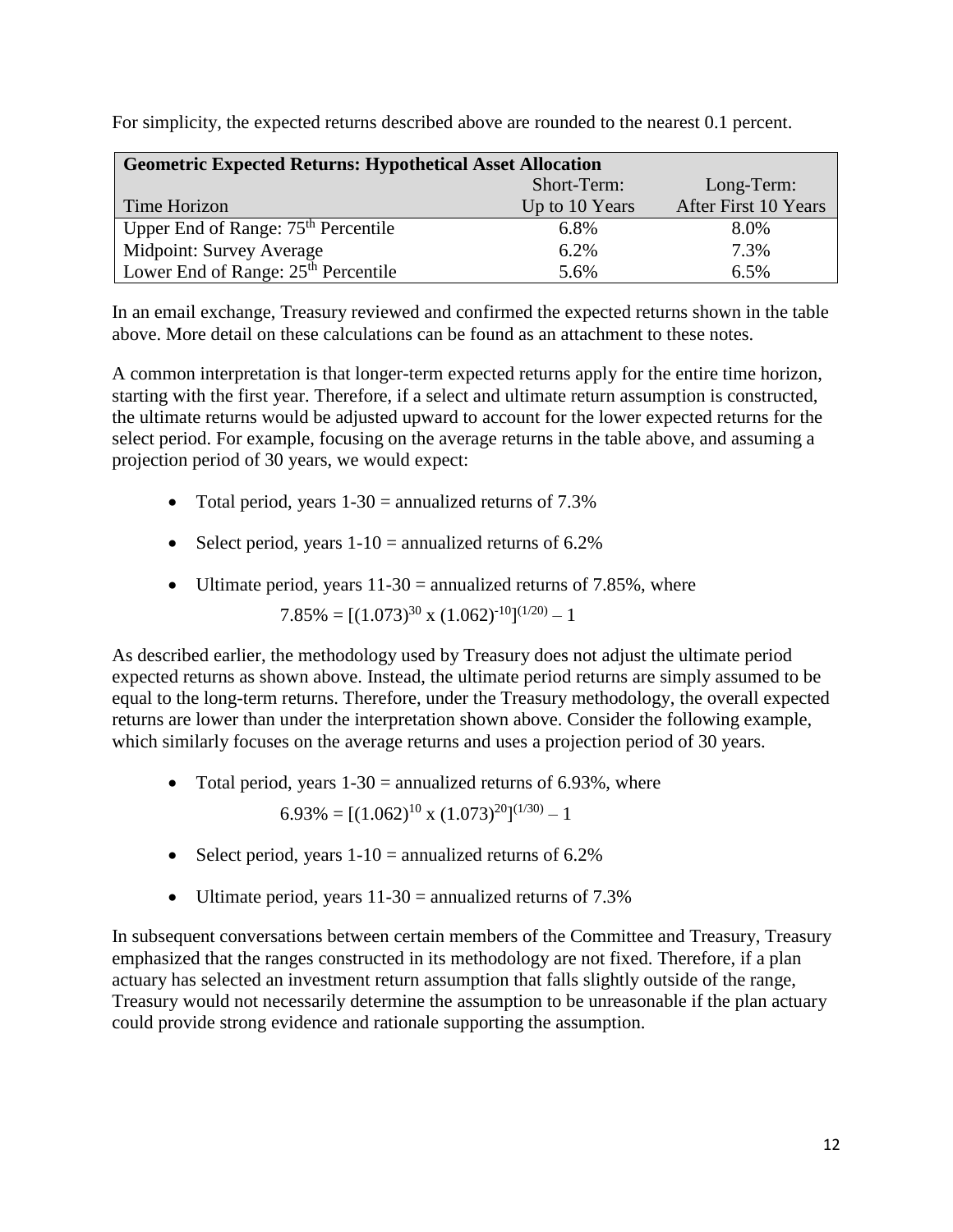## Survivorship Bias in Assumed New Entrants

Outside of the meeting, Treasury requested that the Committee update its summary from the Feb. 22, 2017, meeting, specifically with regard to the development of the assumption related to the distribution of ages for new entrants. The following discussion replaces the discussion from the 2017 notes:

o *New entrant ages.* When performing an open group projection, actuaries are strongly encouraged to develop a distribution of ages for new active participants based on plan experience. Use of a single age for this purpose is overly simplified and not appropriate. Experience should avoid survivor bias. An entry age assumption based on the age at entry of active participants that remain in the plan during the most recent plan year may not be an appropriate measure of new hire populations over time, because the current population may exhibit survivorship bias. Older new hires may generate much earlier cash outflows, which can materially affect the cash outflows of the plan*.*